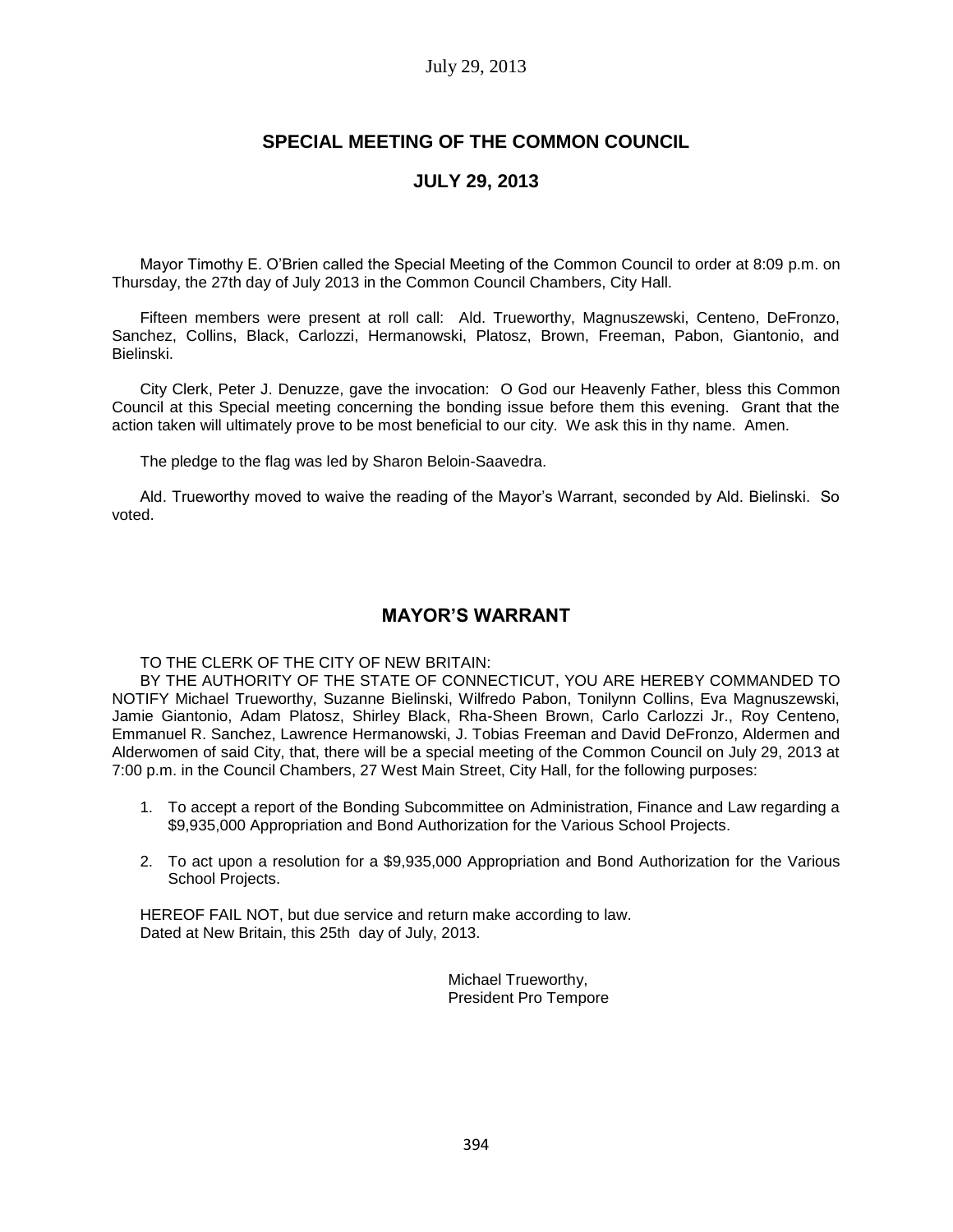### **REPORT OF THE BONDING COMMITTEE**

#### **#32408 RE: \$9,935,000 APPROPRIATION AND BOND AUTHORIZATION FOR VARIOUS SCHOOL PROJECTS**

To His Honor, the Mayor, and the Common Council of the City of New Britain: the undersigned beg leave to report the following:

At a meeting of the Standing Bonding Subcommittee of the Committee on Administration, Finance and Law held on July 29, 2013 on a motion by Committee member Trueworthy and seconded by Committee member Bielinski, the following resolution was adopted:

"RESOLVED, that the Standing Subcommittee of the Committee on Administration, Finance and Law recommends to the Common Council, that the sum of \$9,935,000 be appropriated for Various School Projects, such projects to include, but not be limited to, milling and paving various playground areas, retube of the New Britain High School Chiller, purchase and installation of Security Buttons, replacement of New Britain High School Gym Curtain, replacement of existing seating in Auditorium, replacement of sprinkler systems, carpet removal, purchase and installation of Interactive Whiteboards and Projectors, Mobile Computer Labs, Thin Client and Server Virtualization, WiFi and various other technological improvements, the purchase of textbooks and furniture and all alterations, repairs and improvements in connection therewith, as well as planning, design, architectural and engineering services, construction costs, materials, equipment and fixtures, temporary and permanent financing costs and other costs related to the project (the "Project"). To meet said appropriation and in lieu of a tax therefor, bonds, notes or temporary notes of the City be issued pursuant to Article XII of the City Charter and Chapter 109 of the Connecticut General Statutes, as amended, or any other provision of law thereto enabling, in an amount not to exceed \$9,935,000 or so much thereof as may be necessary after deducting grants or other sources of funds available for the Project.

BE IT FURTHER RESOLVED, that the Standing Bonding Subcommittee of the Committee on Administration, Finance and Law recommends to the Common Council that the City hereby declares its official intent under Treasury Regulation Section 1.150-2 of the Internal Revenue Code of 1986, as amended, that Project costs may be paid from temporary advances of available funds and that the City reasonably expects to reimburse any such advances from the proceeds of borrowings in an aggregate principal amount not in excess of the amount of borrowing authorized for the Project; that the Mayor and Treasurer are authorized to bind the City pursuant to such representations and agreements as they deem necessary or advisable in order to ensure and maintain the continued exemption from federal income taxation of interest on the bonds, notes or temporary notes authorized by this resolution, if issued on a tax-exempt basis, including covenants to pay rebates of investment earnings to the United States in future years. While it is anticipated that the bonds or notes will qualify as tax exempt bonds, the Mayor and the Treasurer are authorized, upon the advice of bond counsel, to issue all or any portion of the bonds or notes as bonds or notes the interest on which is includable in the gross income of the owners thereof for federal income tax purposes and it is hereby found and determined that the issuance of any such bonds or notes is in the public interest.

BE IT FURTHER RESOLVED, that the Standing Bonding Subcommittee of the Committee on Administration, Finance and Law recommends to the Common Council that the bonds or notes may be sold in a single issue or may be consolidated with other authorized but unissued bonds or notes of the City. The bonds or notes shall be issued in fully registered form, be executed in the name and on behalf of the City by the facsimile or manual signatures of the Mayor and the Treasurer, bear the City seal or a facsimile thereof, be certified and payable at a bank or trust company designated by the Mayor and the Treasurer which bank or trust company may also be designated as the registrar and transfer agent, and be approved as to their legality by Bond Counsel to the City. The bonds or notes may be issued in one or more series, shall bear such rate or rates of interest, and be issued in book entry form. The bonds or notes shall be general obligations of the City and each of the bonds or notes shall recite that every requirement of law relating to its issue has been duly complied with, that such bonds or notes are within every debt and other limit prescribed by law, and that the full faith and credit of the City are pledged to the payment of the principal thereof and interest thereon. The aggregate principal amount of bonds or notes to be issued, the annual installments of principal, redemption provisions, if any, the date, interest rate or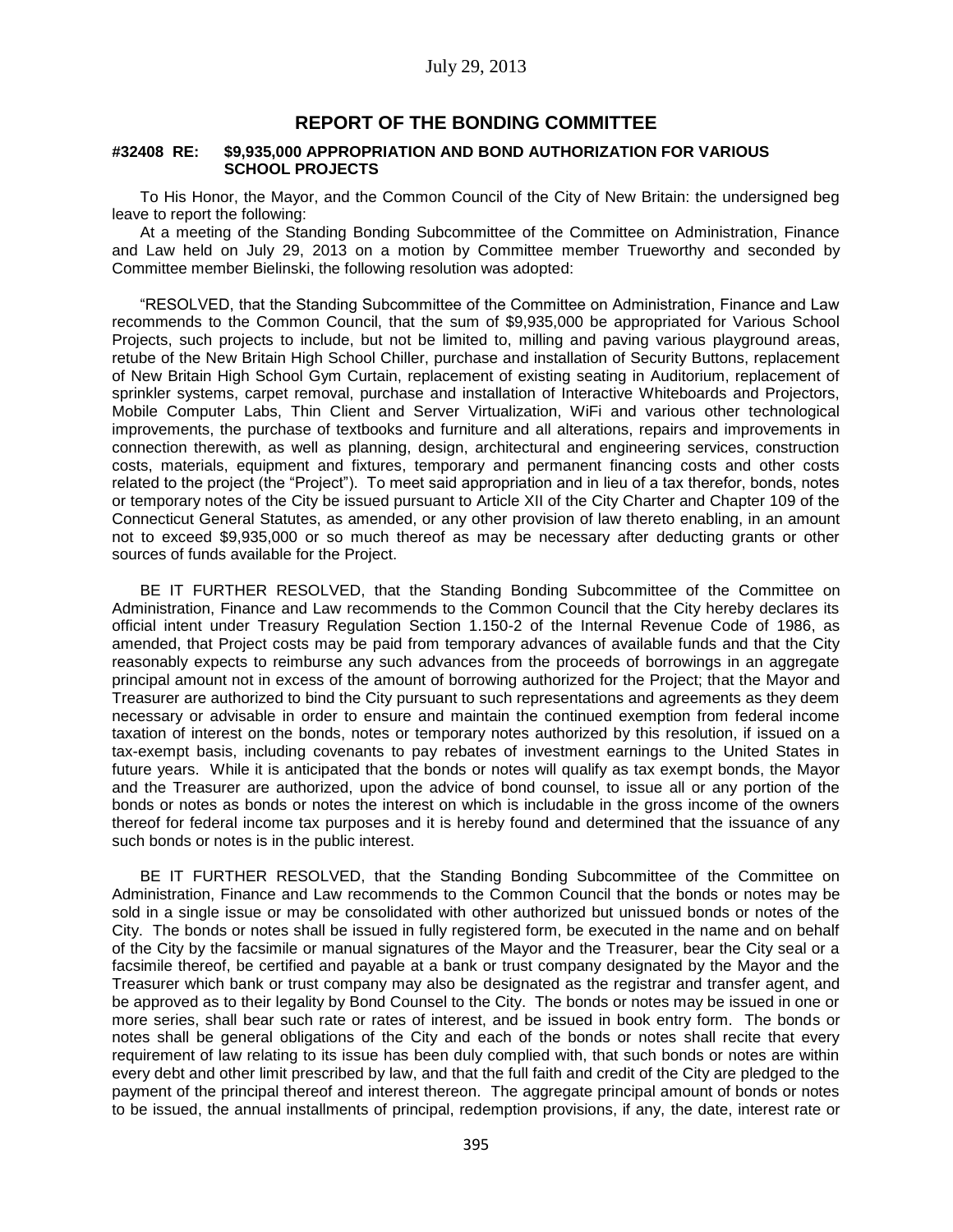rates, form and manner of sale, time of issuance and sale, designation, price, maturities, and other terms, details and particulars of such bonds or notes shall be determined by the Mayor and the Treasurer, provided, however that if bonds or notes be issued for textbooks, the cost of such textbooks be amortized over the expected useful life of such textbooks.

BE IT FURTHER RESOLVED, that the Standing Bonding Subcommittee of the Committee on Administration, Finance and Law recommends to the Common Council that the Mayor and Treasurer are authorized to issue temporary notes in anticipation of the receipt of the proceeds of said bonds or notes and the receipt of any federal, state or other grant-in-aid for the Project. The notes shall be executed in the name and on behalf of the City by the facsimile or manual signatures of the Mayor and the Treasurer, bear the City seal or a facsimile thereof, be certified and payable at a bank or trust company designated by the Mayor and the Treasurer which bank or trust company may also be designated as the registrar and transfer agent, and be approved as to their legality by Bond Counsel to the City. The notes shall be issued with maturity dates in accordance with the Connecticut General Statutes, as amended. The notes shall be general obligations of the City and each of the bonds shall recite that every requirement of law relating to its issue has been duly complied with, that such notes are within every debt and other limit prescribed by law, and that the full faith and credit of the City are pledged to the payment of the principal thereof and interest thereon. The net interest cost on such notes, including renewals thereof, and the expense of preparing, issuing, and marketing such notes, to the extent paid from the proceeds from the issuance of bonds or notes, shall be included as a cost of the Project.

BE IT FURTHER RESOLVED, that the Standing Bonding Subcommittee of the Committee on Administration, Finance and Law recommends to the Common Council that the bonds, notes or temporary notes may be sold by the Mayor and Treasurer in a public sale, sealed proposal or a negotiated underwriting and the Mayor and the Treasurer are authorized to select the underwriter or underwriters and to enter into, execute and deliver on behalf of the City a contract of purchase for such bonds, notes or temporary notes on such terms and conditions as they shall determine.

BE IT FURTHER RESOLVED, that the Standing Bonding Subcommittee of the Committee on Administration, Finance and Law recommends to the Common Council that the Mayor and the Treasurer are hereby authorized, on behalf of the City, to enter into agreements or otherwise covenant for the benefit of bondholders to provide information on an annual or other periodic basis to the Municipal Securities Rulemaking Board or any other municipal securities information repositories or state based information repositories (the "Repositories") and to provide notices to the Repositories of material events as enumerated in Securities and Exchange Commission Exchange Act Rule 15c2-12, as amended, as may be necessary, appropriate or desirable to effect the sale of the bonds, notes or temporary authorized by this resolution. Any agreements or representations to provide information to Repositories made prior hereto are hereby confirmed, ratified and approved.

BE IT FURTHER RESOLVED, that the Standing Bonding Subcommittee of the Committee on Administration, Finance and Law recommends to the Common Council that the Mayor and the Treasurer are further authorized to enter into, execute and deliver, on behalf of the City, any agreements they deem reasonable or necessary to provide credit enhancement to the bonds, notes or temporary notes. The Mayor and the Treasurer are further authorized to appoint a certifying agent, paying agent, transfer agent, registrar, interest rate advisor, trustee and such other advisers and consultants as they may deem necessary or desirable, and to execute and deliver on behalf of the City any and all tax regulatory, credit enhancement, continuing disclosure, security, letter of representation or other agreements they deem necessary to provide for the issuance of such bonds, notes or temporary notes.

BE IT FURTHER RESOLVED, that the Standing Bonding Subcommittee of the Committee on Administration, Finance and Law recommends to the Common Council that the Mayor, Treasurer and other City officials and employees are authorized to apply for and accept and federal, state or other grants-in-aid for the Project, and to take all actions necessary and proper to carry out the Project and to issue the bonds, notes or temporary notes to finance the appropriation.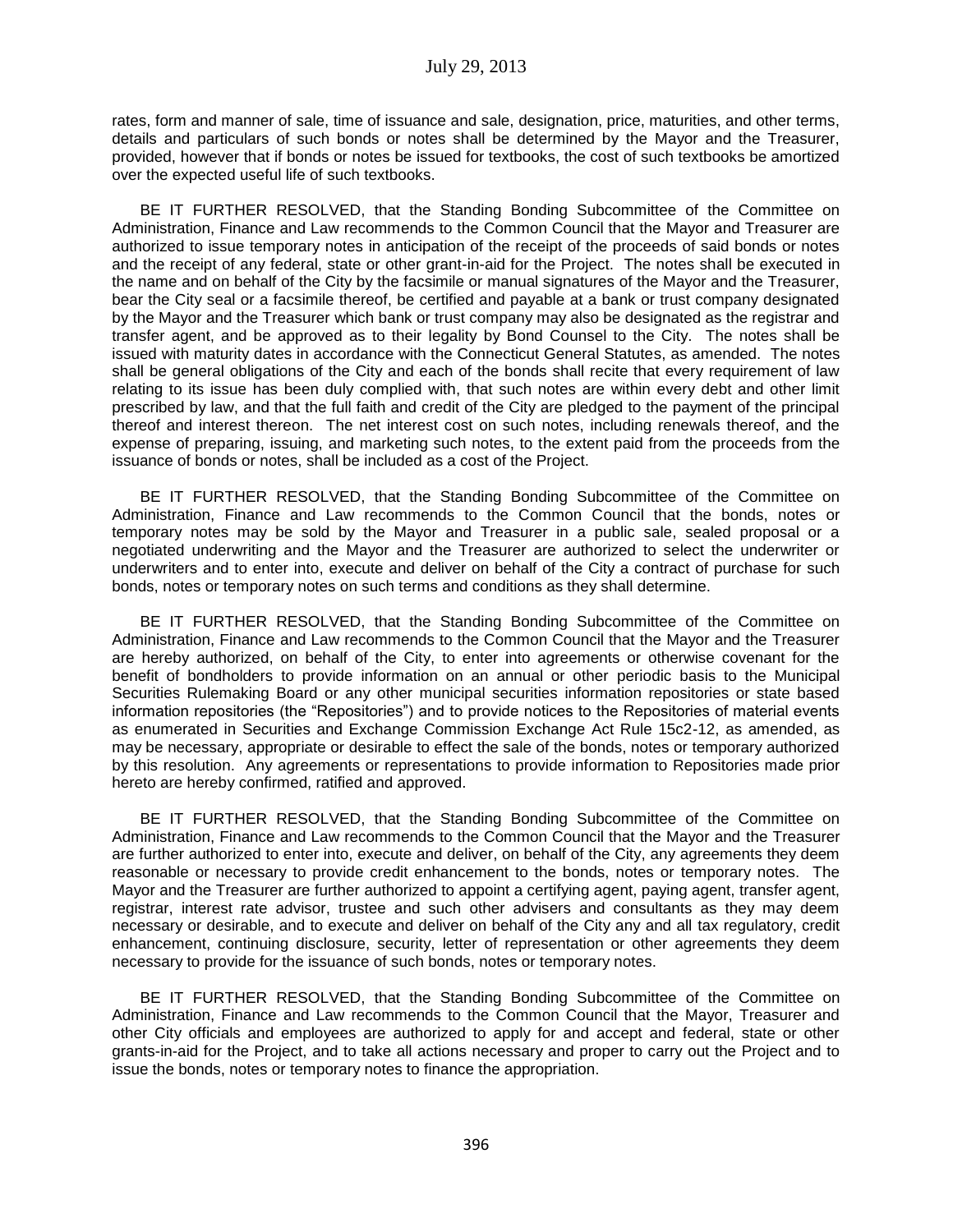BE IT FURTHER RESOLVED, that the Board of Education is authorized to apply for and to accept or reject state grants for the Project, and to file applications with the State Board of Education, to execute grant agreements for the Project and to file such documents as may be required by the State Board of Education to obtain grants for the costs of financing for the Project.

BE IT FURTHER RESOLVED, that the School Building Committee is authorized to act as a school building committee for the Project or any portion thereof, to approve design and construction expenditures for the Project if any, and to exercise such other powers as are necessary or appropriate to complete the Project.

BE IT FURTHER RESOLVED, THAT THE Mayor, Treasurer, the Board of Education, the School Building Committee and other City officials and employees are authorized to apply for and accept and federal, state or other grants-in-aid for the project, and to take all actions necessary and proper to carry out the Project and to issue bonds, notes or temporary notes to finance the appropriation."

> Alderman Carlo Carlozzi, Jr. Chairman, Bonding Subcommittee of the Committee on Administration, Finance and Law

Ald. Carlozzi moved to accept, seconded by Ald. Collins. So voted. Approved July 31, 2013 by Mayor Timothy E. O'Brien.

## **RESOLUTION**

#### **32408-1 RE: \$9,935,000 APPROPRIATION AND BOND AUTHORIZATION FOR VARIOUS SCHOOL PROJECTS**

To His Honor, the Mayor, and the Common Council of the City of New Britain: the undersigned beg leave to recommend the adoption of the following:

At a meeting of the Common Council held on July 29, 2013 on a motion by Council member Carlozzi and seconded by Council member Bielinski, the following resolution was adopted:

RESOLVED, by the Common Council of the City of New Britain on the recommendation of the Standing Bonding Subcommittee of the Committee on Administration, Finance and Law adopted at its meeting held on July 29, 2013, that the sum of \$9,935,000 be appropriated for Various School Projects, such projects to include, but not be limited to, milling and paving various playground areas, retube of the New Britain High School Chiller, purchase and installation of Security Buttons, replacement of New Britain High School Gym Curtain, replacement of existing seating in Auditorium, replacement of sprinkler systems, carpet removal, purchase and installation of Interactive Whiteboards and Projectors, Mobile Computer Labs, Thin Client and Server Virtualization, WiFi and various other technological improvements, the purchase of textbooks and furniture and all alterations, repairs and improvements in connection therewith, as well as planning, design, architectural and engineering services, construction costs, materials, equipment and fixtures, temporary and permanent financing costs and other costs related to the project (the "Project"). To meet said appropriation and in lieu of a tax therefor, bonds, notes or temporary notes of the City be issued pursuant to Article XII of the City Charter and Chapter 109 of the Connecticut General Statutes, as amended, or any other provision of law thereto enabling, in an amount not to exceed \$9,935,000 or so much thereof as may be necessary after deducting grants or other sources of funds available for the Project.

BE IT FURTHER RESOLVED, that the City hereby declares its official intent under Treasury Regulation Section 1.150-2 of the Internal Revenue Code of 1986, as amended, that Project costs may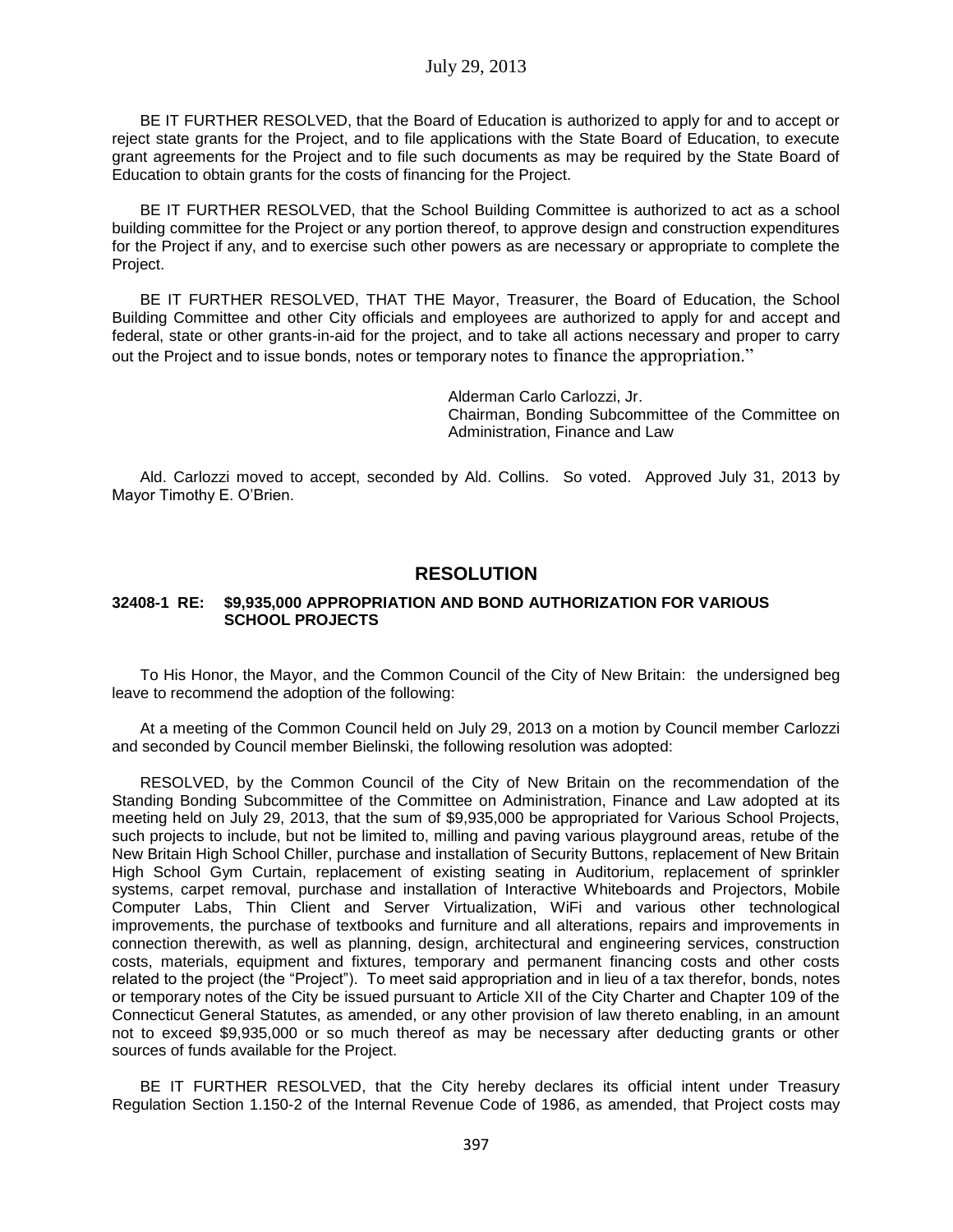be paid from temporary advances of available funds and that the City reasonably expects to reimburse any such advances from the proceeds of borrowings in an aggregate principal amount not in excess of the amount of borrowing authorized for the Project; that the Mayor and Treasurer are authorized to bind the City pursuant to such representations and agreements as they deem necessary or advisable in order to ensure and maintain the continued exemption from federal income taxation of interest on the bonds, notes or temporary notes authorized by this resolution, if issued on a tax-exempt basis, including covenants to pay rebates of investment earnings to the United States in future years. While it is anticipated that the bonds or notes will qualify as tax exempt bonds, the Mayor and the Treasurer are authorized, upon the advice of bond counsel, to issue all or any portion of the bonds or notes as bonds or notes the interest on which is includable in the gross income of the owners thereof for federal income tax purposes and it is hereby found and determined that the issuance of any such bonds or notes is in the public interest.

BE IT FURTHER RESOLVED, that the bonds or notes may be sold in a single issue or may be consolidated with other authorized but unissued bonds or notes of the City. The bonds or notes shall be issued in fully registered form, be executed in the name and on behalf of the City by the facsimile or manual signatures of the Mayor and the Treasurer, bear the City seal or a facsimile thereof, be certified and payable at a bank or trust company designated by the Mayor and the Treasurer which bank or trust company may also be designated as the registrar and transfer agent, and be approved as to their legality by Bond Counsel to the City. The bonds or notes may be issued in one or more series, shall bear such rate or rates of interest, and be issued in book entry form. The bonds or notes shall be general obligations of the City and each of the bonds or notes shall recite that every requirement of law relating to its issue has been duly complied with, that such bonds or notes are within every debt and other limit prescribed by law, and that the full faith and credit of the City are pledged to the payment of the principal thereof and interest thereon. The aggregate principal amount of bonds or notes to be issued, the annual installments of principal, redemption provisions, if any, the date, interest rate or rates, form and manner of sale, time of issuance and sale, designation, price, maturities, and other terms, details and particulars of such bonds or notes shall be determined by the Mayor and the Treasurer, provided, however that if bonds or notes be issued for textbooks, the cost of such textbooks be amortized over the expected useful life of such textbooks.

BE IT FURTHER RESOLVED, that the Mayor and Treasurer are authorized to issue temporary notes in anticipation of the receipt of the proceeds of said bonds or notes and the receipt of any federal, state or other grant-in-aid for the Project. The notes shall be executed in the name and on behalf of the City by the facsimile or manual signatures of the Mayor and the Treasurer, bear the City seal or a facsimile thereof, be certified and payable at a bank or trust company designated by the Mayor and the Treasurer which bank or trust company may also be designated as the registrar and transfer agent, and be approved as to their legality by Bond Counsel to the City. The notes shall be issued with maturity dates in accordance with the Connecticut General Statutes, as amended. The notes shall be general obligations of the City and each of the bonds shall recite that every requirement of law relating to its issue has been duly complied with, that such notes are within every debt and other limit prescribed by law, and that the full faith and credit of the City are pledged to the payment of the principal thereof and interest thereon. The net interest cost on such notes, including renewals thereof, and the expense of preparing, issuing, and marketing such notes, to the extent paid from the proceeds from the issuance of bonds or notes, shall be included as a cost of the Project.

BE IT FURTHER RESOLVED, that the bonds, notes or temporary notes may be sold by the Mayor and Treasurer in a public sale, sealed proposal or a negotiated underwriting and the Mayor and the Treasurer are authorized to select the underwriter or underwriters and to enter into, execute and deliver on behalf of the City a contract of purchase for such bonds, notes or temporary notes on such terms and conditions as they shall determine.

BE IT FURTHER RESOLVED, that the Mayor and the Treasurer are hereby authorized, on behalf of the City, to enter into agreements or otherwise covenant for the benefit of bondholders to provide information on an annual or other periodic basis to the Municipal Securities Rulemaking Board or any other municipal securities information repositories or state based information repositories (the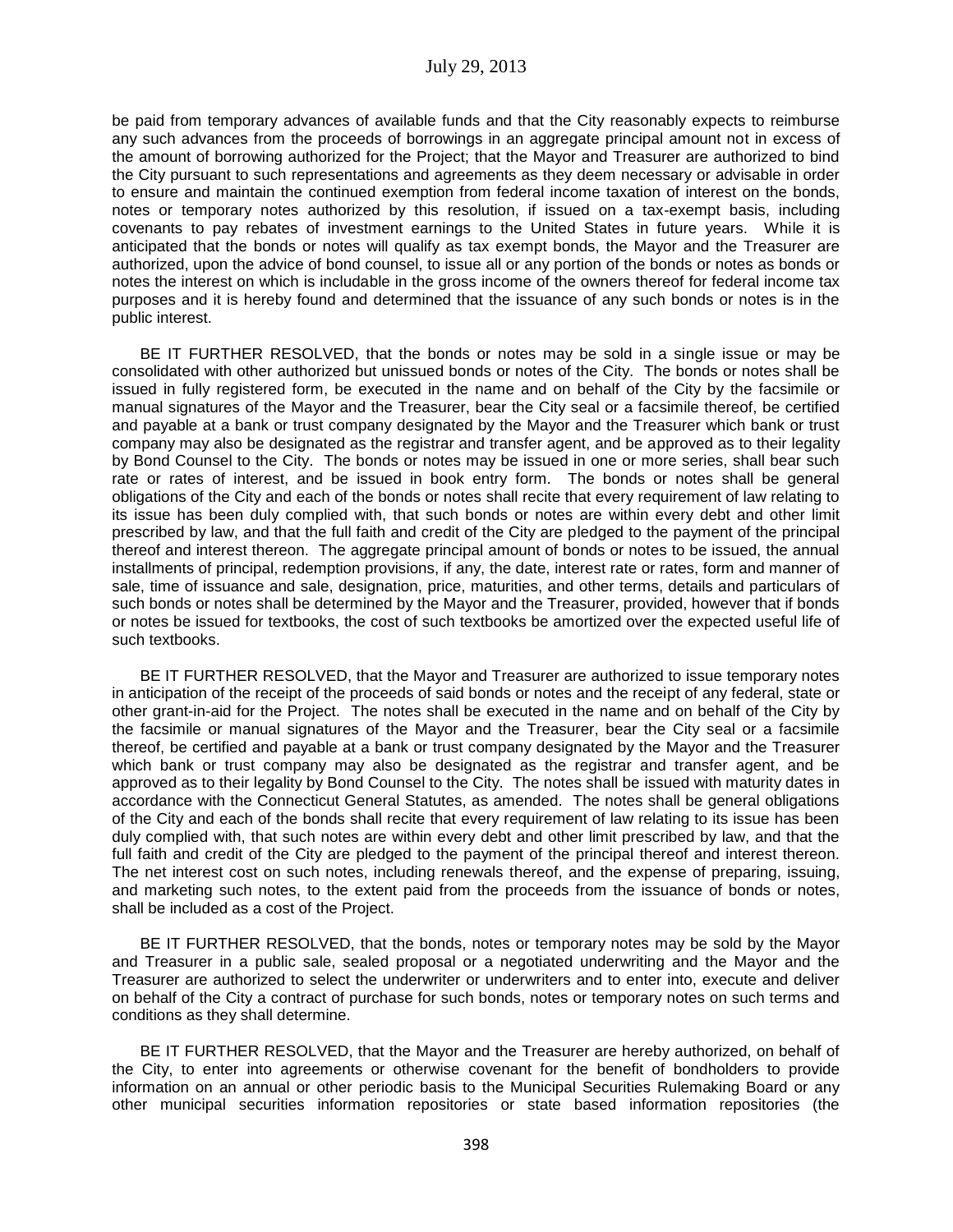"Repositories") and to provide notices to the Repositories of material events as enumerated in Securities and Exchange Commission Exchange Act Rule 15c2-12, as amended, as may be necessary, appropriate or desirable to effect the sale of the bonds, notes or temporary authorized by this resolution. Any agreements or representations to provide information to Repositories made prior hereto are hereby confirmed, ratified and approved.

BE IT FURTHER RESOLVED, that the Mayor and the Treasurer are further authorized to enter into, execute and deliver, on behalf of the City, any agreements they deem reasonable or necessary to provide credit enhancement to the bonds, notes or temporary notes. The Mayor and the Treasurer are further authorized to appoint a certifying agent, paying agent, transfer agent, registrar, interest rate advisor, trustee and such other advisers and consultants as they may deem necessary or desirable, and to execute and deliver on behalf of the City any and all tax regulatory, credit enhancement, continuing disclosure, security, letter of representation or other agreements they deem necessary to provide for the issuance of such bonds, notes or temporary notes.

BE IT FURTHER RESOLVED, that the Mayor, Treasurer and other City officials and employees are authorized to apply for and accept and federal, state or other grants-in-aid for the Project, and to take all actions necessary and proper to carry out the Project and to issue the bonds, notes or temporary notes to finance the appropriation.

BE IT FURTHER RESOLVED, that the Board of Education is authorized to apply for and to accept or reject state grants for the Project, and to file applications with the State Board of Education, to execute grant agreements for the Project and to file such documents as may be required by the State Board of Education to obtain grants for the costs of financing for the Project.

BE IT FURTHER RESOLVED, that the School Building Committee is authorized to act as a school building committee for the Project or any portion thereof, to approve design and construction expenditures for the Project, if any, and to exercise such other powers as are necessary or appropriate to complete the Project.

BE IT FURTHER RESOLVED, THAT THE Mayor, Treasurer, the Board of Education, the School Building Committee and other City officials and employees are authorized to apply for and accept and federal, state or other grants-in-aid for the Project, and to take all actions necessary and proper to carry out the Project and to issue bonds, notes or temporary notes to finance the appropriation.

Alderman Carlo Carlozzi, Jr.

Ald. Carlozzi moved to accept and adopt, seconded by Ald. Bielinski. Roll call vote. 13 in favor, 2 opposed. IN FAVOR: Ald. Trueworthy, Magnuszewski, Centeno, DeFronzo, Sanchez, Collins, Black, Carlozzi, Hermanowski, Brown, Freeman, Pabon and Bielinski. OPPOSED: Ald. Platosz and Giantonio. RESOLUTION ADOPTED. Approved July 31, 2013 by Mayor Timothy E. O'Brien.

Ald. Trueworthy moved to adjourn, seconded by Ald. Bielinski. So voted. Meeting adjourned at 8:33 p.m.

ATTEST: Peter J. Denuzze, City Clerk